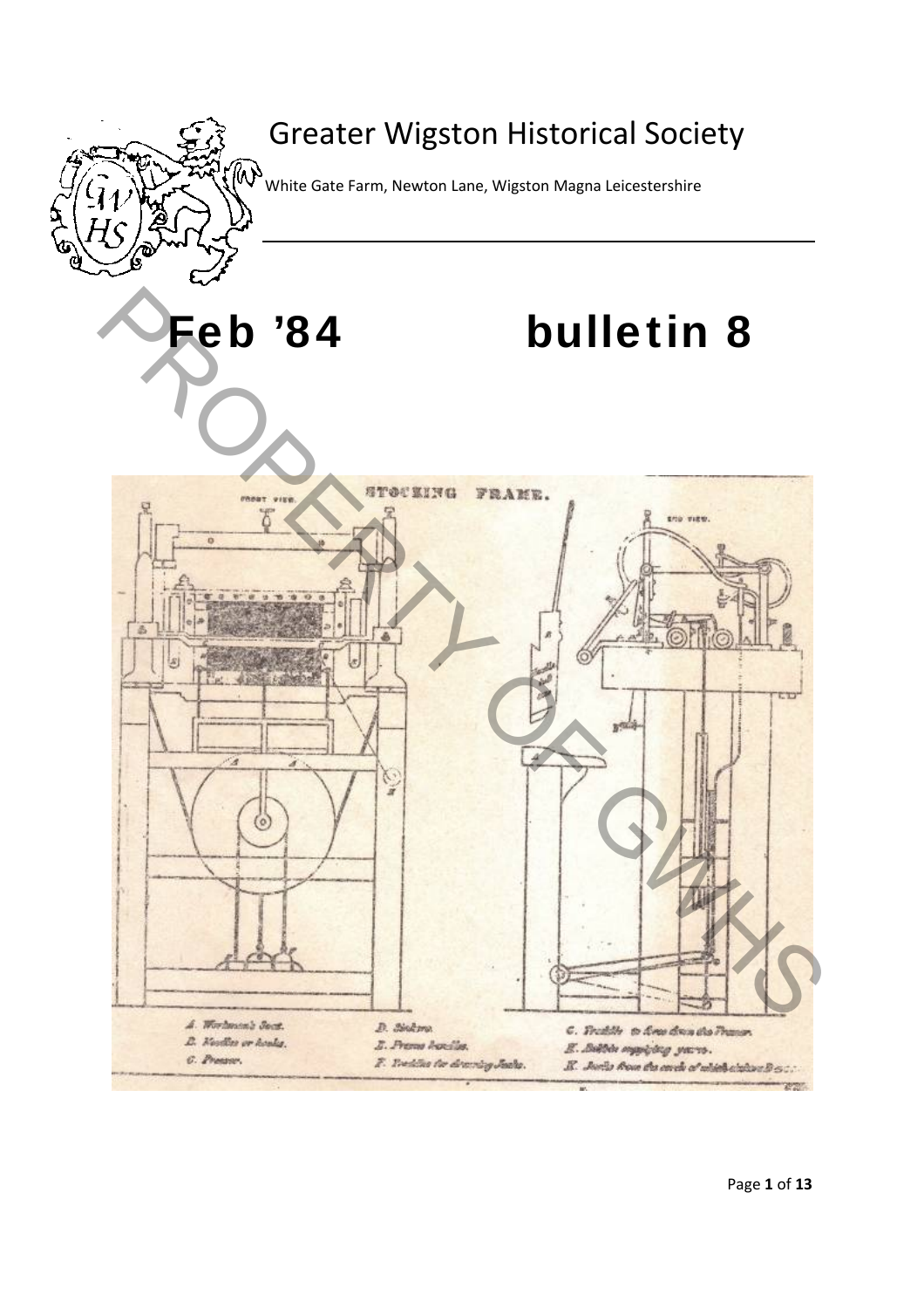## NOTICES

#### **Programme until Easter**

Feb. Wednesday 15<sup>th</sup>

ANNUAL GENERAL MEETING

+ Wigston Video and Members interest corner….

(Bring along an antique or anything of interest.)

# Mar. Wednesday 21st

"Dating Small Houses in Leicestershire"

An illustrated talk by I R Varley.

Apr. Wednesday 18<sup>th</sup>

MUSEUM SPRING CLEANING

The April meeting will, or course, be at the museum at White Gate Farm on Newton Lane. Other meetings will be held at the Wigston Liberal Club starting at 7.30pm.

## **Subscriptions for 1984**

These will be due in February at the AGM. It will help Brian Bilson, the Membership Sec, if you pay your subs. at the AGM. Subscription is £2.00 and £1.00 for OAP's and under 18 years. (Unless they are changed at the AGM.)

Please make an effort to come to the AGM. We have tried to make it an interesting evening as well as getting through the business part! Can you bring a friend along? We are always looking for new members…… Do you know a neighbour or anyone else interested in local history???? Mar. Wednesday 21<sup>5</sup><br>
"Dating Small Houses in Leicestershire"<br>
An Illustrated talk by I R Varley.<br>
Apr. Wednesday 13<sup>8</sup><br>
MUSEUM SPRING CLEANING<br>
The April meeting will, or course, be at the museum at White Gate Farm on Ne

## **Articles etc.**

Anyone with an article or a notice for the Bulletin please get them to the editor three weeks before the publishing dates.

Publishing dates...  $1^{st}$  of Feb. June and Oct each year Editor IR Varey, 150 Welford Road Wigston.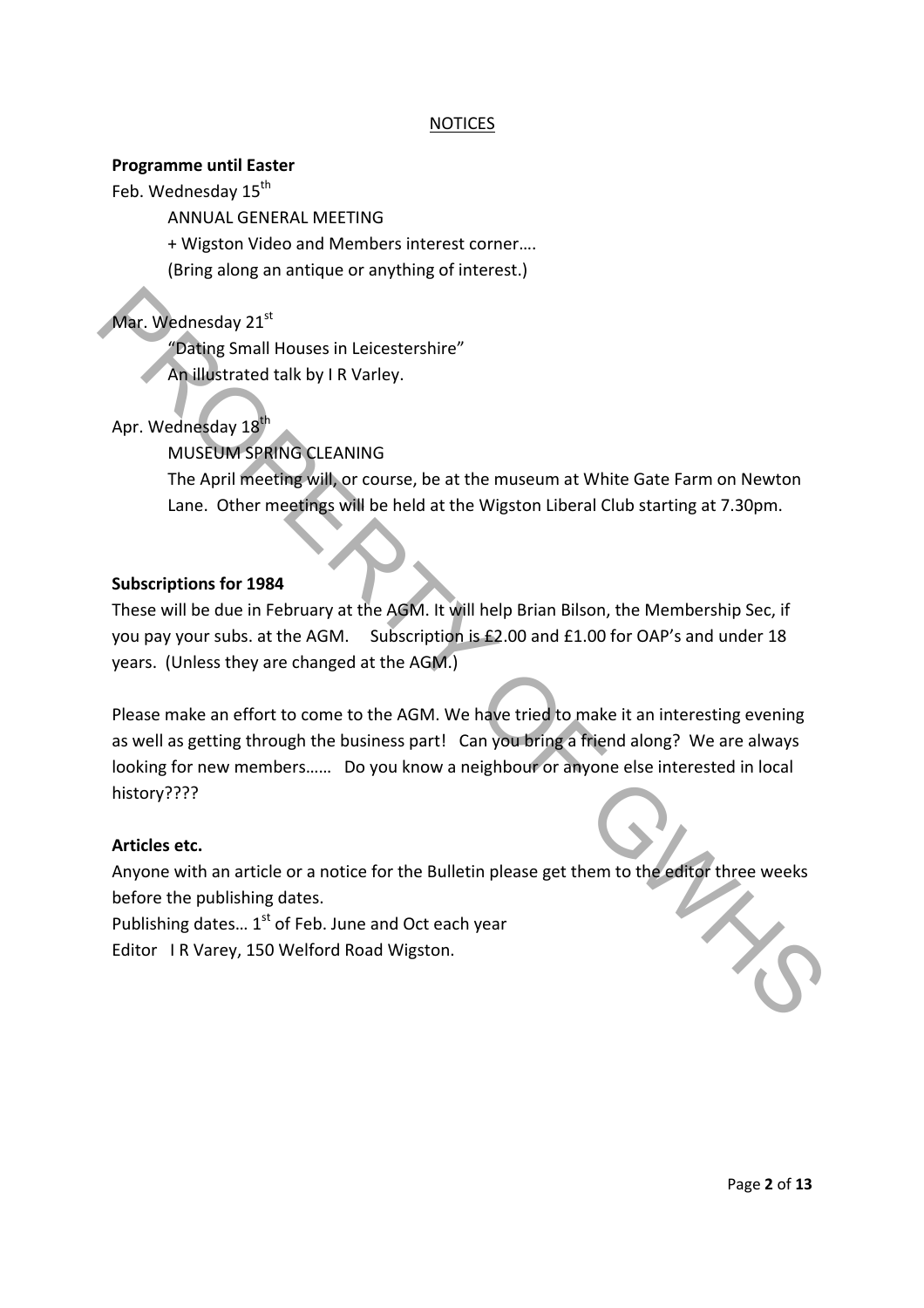# **William Burton Description of Leicestershire**

William Burton, born 1575, died 1647, was persuaded by his friends to publish in 1622. He considered it incomplete and by 1627 had prepared a second edition which would have been twice the length. Publication of this was overtaken by the Civil war and the Mss. Is now lost.

|              | Burton's format, a general description followed by individual accounts of each village has<br>been widely followed, included in these are Nichols and the Victoria County History.                                                                                                                                                                                                                                                                                                                                                                                                                                                                                                  |
|--------------|-------------------------------------------------------------------------------------------------------------------------------------------------------------------------------------------------------------------------------------------------------------------------------------------------------------------------------------------------------------------------------------------------------------------------------------------------------------------------------------------------------------------------------------------------------------------------------------------------------------------------------------------------------------------------------------|
| Lib.Feodar.  | [Igfton, in the Hundred of Guthlakeflow in olde Deedes written<br>wikingefton, wherein are two Churches with two fpire Steep !. s.<br>and therfore is commonly called wighton with two fleeples: (one of the fe<br>Churches is not now in vfe.) Roger de Quincy Earle of Winchefter pair.<br>40. yard land in this Towne vnto Hugh de Vere Earle of Oxford in Frank-<br>inarriage with his fifter How is de Quincy, in the time of King Henry the 3.<br>In the reigne of King Edward the first, Sir Simon Friday Knight, Robert L.<br>Champaigne, and William de winterborne, held of the Honour of Winches<br>fler lands heere, Six Simon Friday held nine yard Lands by Sergesias |
|              | William de winterborneheld two yard Land and an halfe by the fame te-<br>nute. In the 6, yeere of K. Henry the fift, Sit Ichn Swillington was Lore.                                                                                                                                                                                                                                                                                                                                                                                                                                                                                                                                 |
| Ess. S.H. s. | of this Mannor.<br>Ecclesia de Wikingeston Patronus Prior de Lenton, A.persana instituta                                                                                                                                                                                                                                                                                                                                                                                                                                                                                                                                                                                            |
|              | per Hugonem Episcopum Lincoln, faluens Monachis de Lenton x15, nomane<br>pensionis ab antiquo. Et xl s. nomine procurationis de novo. Monschi San                                                                                                                                                                                                                                                                                                                                                                                                                                                                                                                                   |
|              | Ets Ebralfi percipiunt tres folidos pro duabus partibus decimarum de domini                                                                                                                                                                                                                                                                                                                                                                                                                                                                                                                                                                                                         |
|              | co Canonicorum ibidem per manus Canonic. Leicester qui cas dum ferunt ad                                                                                                                                                                                                                                                                                                                                                                                                                                                                                                                                                                                                            |
|              | firmam per sona pro duabus marcis annuis.<br>easile<br>The now Patron of this Church is <i>Iohn Law</i> Gent.                                                                                                                                                                                                                                                                                                                                                                                                                                                                                                                                                                       |
|              | This Vicarage is valued in the Kings bookes at - 9 li 8 s. 9 d.                                                                                                                                                                                                                                                                                                                                                                                                                                                                                                                                                                                                                     |
|              | 50 J                                                                                                                                                                                                                                                                                                                                                                                                                                                                                                                                                                                                                                                                                |
|              | In the Church thefe Armes.<br>Checky Or and Azure.                                                                                                                                                                                                                                                                                                                                                                                                                                                                                                                                                                                                                                  |
|              | The fame with a bind gueulles.                                                                                                                                                                                                                                                                                                                                                                                                                                                                                                                                                                                                                                                      |
|              | Checky Or and Azure a border gueulles charged with Lions p.f. g.srd. & Can.<br>ton Ermine. A only od smoo of frolls                                                                                                                                                                                                                                                                                                                                                                                                                                                                                                                                                                 |
|              | Or shree Cheurons gueulles.                                                                                                                                                                                                                                                                                                                                                                                                                                                                                                                                                                                                                                                         |
|              | Barry of 6: Or and Azure a chief of the first three pallets betweene two be                                                                                                                                                                                                                                                                                                                                                                                                                                                                                                                                                                                                         |
|              | Esquires dexter and staister of the second in an Escatcheon Arg.<br>Vaire Or and gueulles.                                                                                                                                                                                                                                                                                                                                                                                                                                                                                                                                                                                          |
|              | N.  Bind<br>Or a Lion ramp. azure.                                                                                                                                                                                                                                                                                                                                                                                                                                                                                                                                                                                                                                                  |
|              | oof af Lejasta<br>Or a Lyon ramp. gueulles.                                                                                                                                                                                                                                                                                                                                                                                                                                                                                                                                                                                                                                         |
|              | Azure 3. Barnacles Or on a chief Ermine a Lyon naifant gueulles.<br>lencu-ic                                                                                                                                                                                                                                                                                                                                                                                                                                                                                                                                                                                                        |
|              | Gueniles a fesse betweene 6.Croffe croffelets Gr.<br>Sable a Lyon ramp. Arg. corenne Or.                                                                                                                                                                                                                                                                                                                                                                                                                                                                                                                                                                                            |
|              | Guenllesa Croffe pasee Or.<br>pia seiehtu                                                                                                                                                                                                                                                                                                                                                                                                                                                                                                                                                                                                                                           |
|              | Azure 3 Buckles Or.<br>u da Afir erovak                                                                                                                                                                                                                                                                                                                                                                                                                                                                                                                                                                                                                                             |
|              | Or 4 Saultser ingrailed fable.<br>Roccline<br>The fame with a labelly cre.<br>mais don announ al Burrant                                                                                                                                                                                                                                                                                                                                                                                                                                                                                                                                                                            |
|              | Arg. a Saultier ingrailed gueudles.<br>fiptor:                                                                                                                                                                                                                                                                                                                                                                                                                                                                                                                                                                                                                                      |
|              | Ermine a Saultier ingrailed gwenlles.<br><b>Boutetoil</b>                                                                                                                                                                                                                                                                                                                                                                                                                                                                                                                                                                                                                           |
|              | Azure 3 wolfes teeth in fife Or.<br>FautaV.H.I  xofing                                                                                                                                                                                                                                                                                                                                                                                                                                                                                                                                                                                                                              |
|              |                                                                                                                                                                                                                                                                                                                                                                                                                                                                                                                                                                                                                                                                                     |

Page **3** of **13**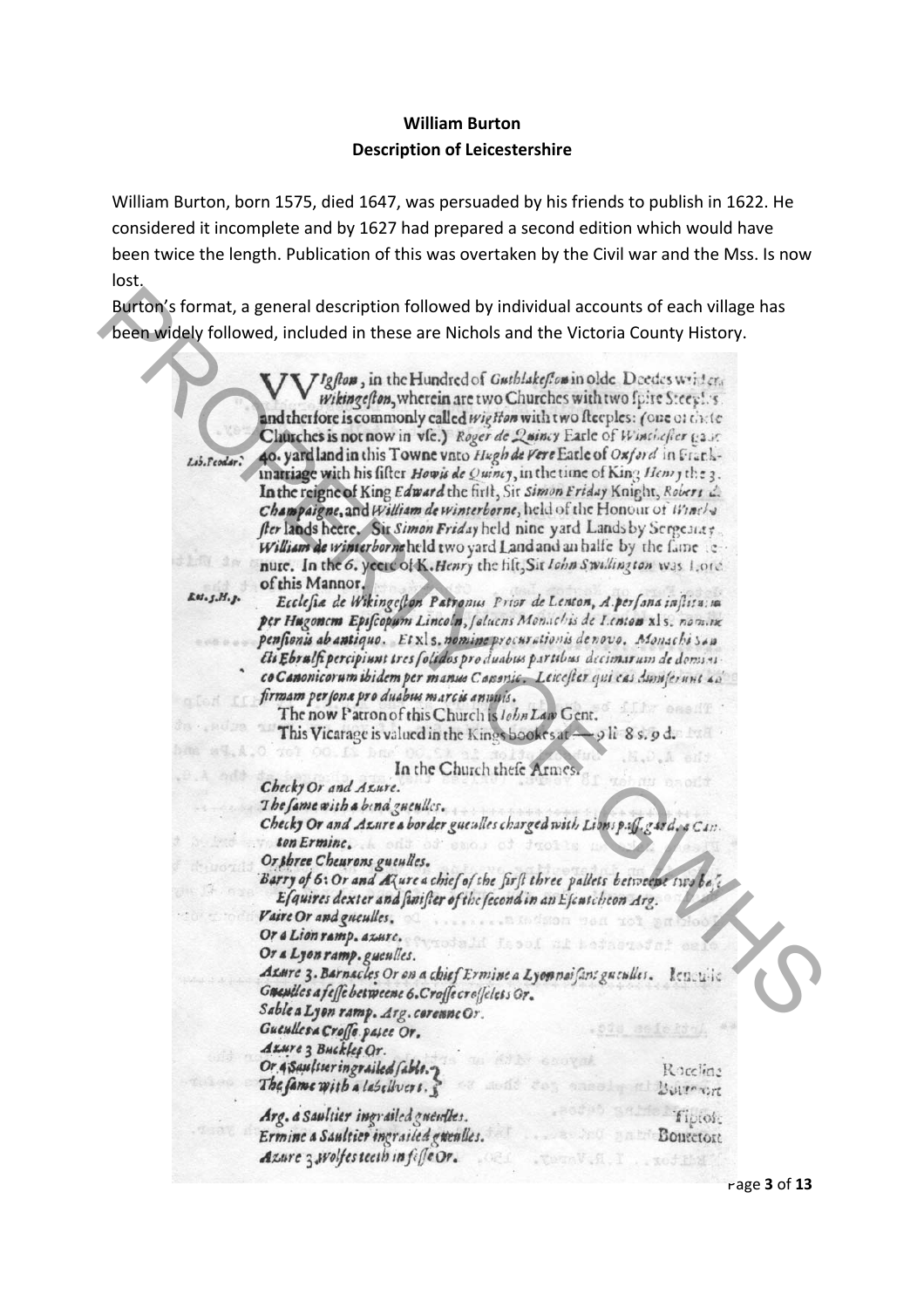## **RATHER MORE THAN A COINCIDENT!!**

Roland Robinson, just before his death, told me a ' tale about his father who was the grave digger at Welford Road Cemetery which was opened in 1880. "Many a time when my father was digging he made historical finds and the artefacts were presented to Leicester Museum.

On one occasion he found a broken sword, on another a smashed skull surrounded by stones. He found numerous bits of pottery and beads. Armour and bits of harness were also unearthed. Roland continued, my father said that,

*'It was .lust as if a battle had taken place there! '*

Next, remember the County Historian, Nichols, he tells of the finding of Saxon Brooches in the same area when the Turnpike Road was being made.

#### BROOCH.

From the Anglo Saxon Chronicles we know that the Danish Army capture Leicester in A.D. 875/6, Wigston was burnt by the Danes. Could the present Cemetery site be the site of a battle? or the mass grave of those killed in the sacking of Wigston? or was this the original site of Saxon Wigston, whose name has since been lost. Could Horsewell Lane, Welford Road and the old track which still runs by Tythorn Schools and use to lead to Rawlin's Farm, be the street pattern of the old burnt village? sides the control with the counter of the offering the the materials and the control and the side of the material and the side of the side and the side of the side side of the side of the side of the side side.<br>
Wext, reme

The present village, based on the hollow square ( A Ring Fenced Village ), was built by the Danish settlers and the Saxon survivors, but was it built on a new site, and is that why it was given a new name 'Vikingstone!. But enough of the speculation.

In August 1981 a woman and her son travelling from Nottingham to Basingstoke with a car and caravan, had the misfortune to break down, Her car needed two days to achieve repairs and they parked in the fields opposite the Wigston Magna Cemetery to await the offending vehicle's return.

Mr. Peter Wilford spoke to her after her first night's stop and she told him of her fear of the site. 'I'm Psychic' she said 'and this is an evil spot. I heard shouts and shrieks groans and the clashing of metal, just as if a battle was being fought!' Peter said nothing, wished her well and trusted she would sleep the second night. 'I will,' said the lady' I have got some sleeping pills.'

Peter, knowing the history of the area, decided to return the following morning to find out how the Caravaners had got on. 'Did you sleep? ' Peter asked.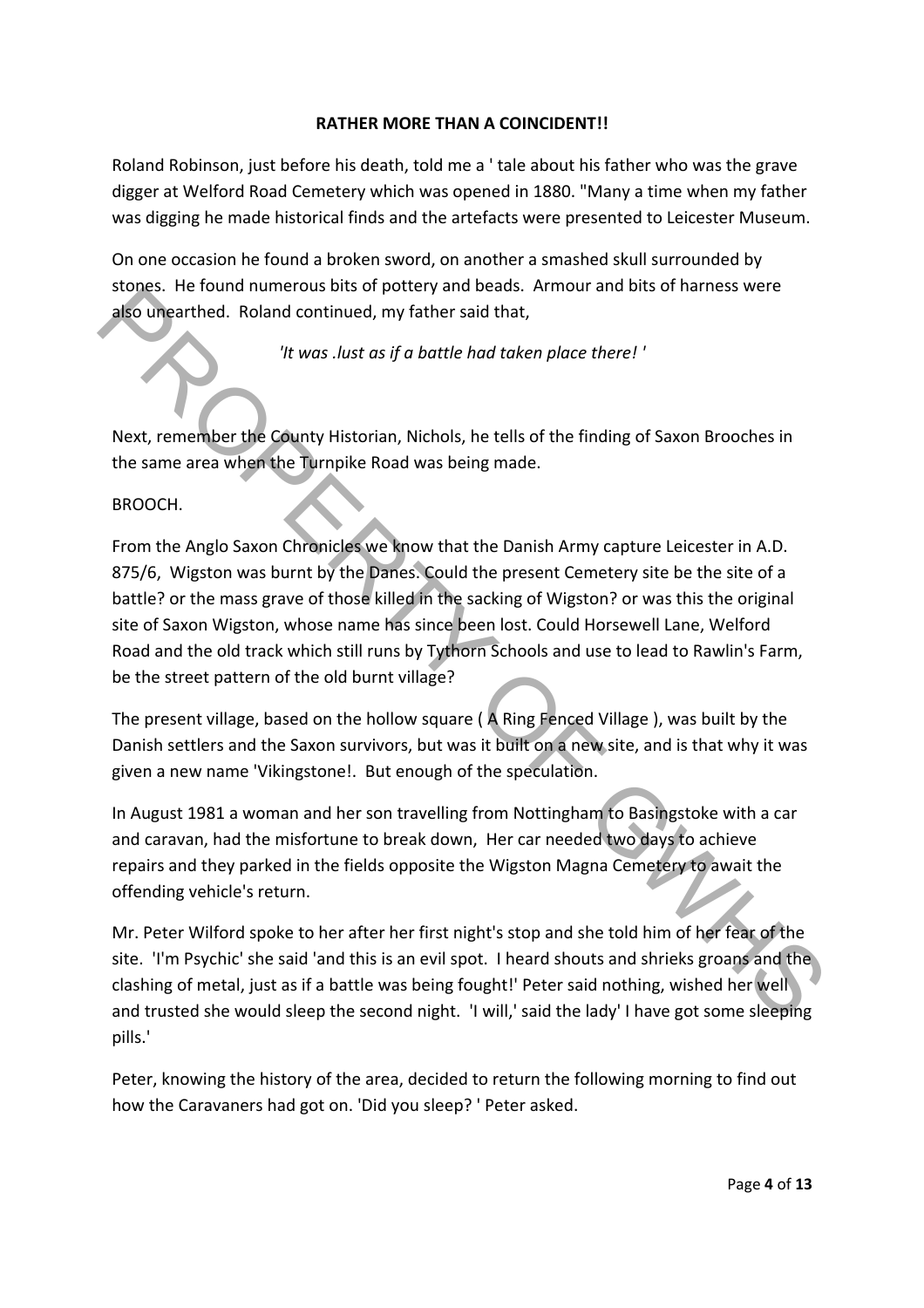Yes was the reply but the lady went on to 'say that she was awakened by whom she thought was her son shouting, 'Get up! Get up!' Half awake the poor lady was confronted by a youth of pale countenance dressed in a white robe, which then vanished. 'My son' said the lady, was still sleeping in the bunk opposite, totally unaware of our visitor. ' Looking out of the caravan window she said 'It was dawn and everywhere was covered in mist. 'Look here's my car, I can't get away quick enough,' Peter never told her of the facts he knew regarding the area.

Perhaps we can find this lady one day.

The Leicester Search Society who have helped so much in investigating the area, has as its leader Mr. Husgrove, His wife, without this knowledge, declared the area evil!. She cannot explain her feelings but Said that she was very uncomfortable when she visited her husband while he was surveying the area.

Mr, Bill Ward, an, ardent Wigston Historian told me of a lady living in Homestead Drive who confided in him one day saying. 'Bill I've had a vision, I saw men in ancient costume, armour' The lady asked Bill to accept her confidence again, as she thought! no one would believe her. As I looked out of my window towards the cemetery it was misty and I saw an army or a large number of 151 with spears and shields and armour walking or marching through the mist. They were gone as quickly as they appeared, I don't know the lady's name, but I know and trust Bill Ward, Peter Wilford and Mrs Husgrove For the Left School of the May the ended to much in investigating the area, has as its<br>
The Left Scarch Society who have helped so much in investigating the area, has as its<br>
The Left Scarch Society who have helped so much

Well this is my tale to you, Is there a message coming across the centuries from this ancient spot? What do you think?

Duncan Lucas

P.S. A building site worker was killed in a trench in this area sun Wednesday 21st September, 1983

# **THE EAST MIDLANDS HOSIERY INDUSTRY PAST & PRESENT**

Hosiery and Knitwear has been one of the major industries of the East Midlands for over two centuries, but neither is the past or the present has it been an entirely stable one. This day conference will consider the origins, development and structure of the industry and will include a field visit to study its impact on one particular community.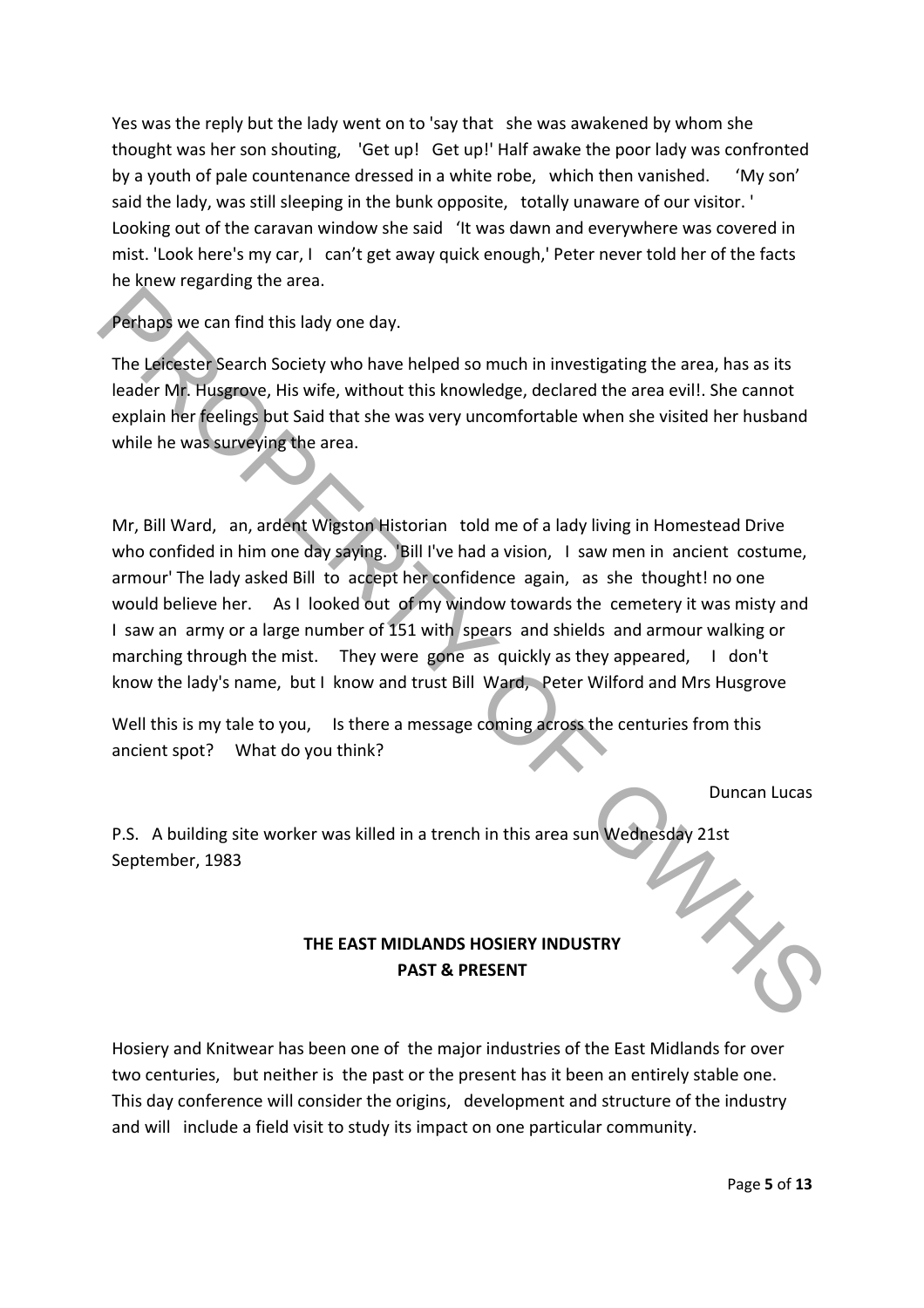The cost of the Conference is £2.50, to include coffee during the morning and at lunchtime. Participants are asked to bring a packed lunch and a bar will be open. Private cars will be used for the afternoon visit.

| 10.00. am                                                                                | Coffee                                                                                   |  |  |  |
|------------------------------------------------------------------------------------------|------------------------------------------------------------------------------------------|--|--|--|
| 10.30.                                                                                   | Dr. Marilyn Palmer (Loughborough University) :                                           |  |  |  |
|                                                                                          | PROBLEMS OF THE PAST : THE ORIGINS AND DEVELOPMENT OF FRAMEWORK                          |  |  |  |
|                                                                                          | KNITTING IN THE EAST MIDLANDS.                                                           |  |  |  |
| 11.45                                                                                    | John T. Millington (Editor, Knitting International) :                                    |  |  |  |
|                                                                                          | PROBLEMS OF TODAY, : THE MODERN HOSIERY AND KNITWEAR INDUSTRY.                           |  |  |  |
| 1.00.pm.                                                                                 | Sandwich lunch.                                                                          |  |  |  |
| 1.45.                                                                                    | Introduction to the field visit.                                                         |  |  |  |
| 2,15.                                                                                    | Visit to John Scott-Nichol, hosiery manufacturers of Shepshed, to see                    |  |  |  |
|                                                                                          | working demonstration of knitting frames.                                                |  |  |  |
|                                                                                          | This afternoon will also include a walk around the village looking at the                |  |  |  |
|                                                                                          | surviving buildings associated with its important hosiery.                               |  |  |  |
|                                                                                          |                                                                                          |  |  |  |
| A map will be sent with the receipt for conference fees<br>Please book by February 27th. |                                                                                          |  |  |  |
|                                                                                          |                                                                                          |  |  |  |
| N.B,                                                                                     | Cheques should he made payable to Loughborough University                                |  |  |  |
|                                                                                          |                                                                                          |  |  |  |
|                                                                                          | Please return this Booking Form, together with Conference fee of £2.50 per person, to Dr |  |  |  |
|                                                                                          | Marilyn Palmer EMSU History Department Loughborough University, Loughborough             |  |  |  |
|                                                                                          | Leicestershire. LE11 3TU by February 27 <sup>th</sup> 1984.                              |  |  |  |
|                                                                                          |                                                                                          |  |  |  |
|                                                                                          |                                                                                          |  |  |  |
|                                                                                          |                                                                                          |  |  |  |
|                                                                                          |                                                                                          |  |  |  |
|                                                                                          |                                                                                          |  |  |  |
| <b>October '83 Meeting!</b>                                                              |                                                                                          |  |  |  |
|                                                                                          |                                                                                          |  |  |  |
| "Wigston Slide Quiz."                                                                    |                                                                                          |  |  |  |
|                                                                                          |                                                                                          |  |  |  |
| The opening meeting of the Winter Programme, at a new venue, the Wigston Liberal Club,   |                                                                                          |  |  |  |
| proved to be very successful in attracting new members.                                  |                                                                                          |  |  |  |

# **October '83 Meeting!**

The opening meeting of the Winter Programme, at a new venue, the Wigston Liberal Club, proved to be very successful in attracting new members.

The Quiz was carefully planned with colourful slides of the Greater Wigston area,' Some 24 slides showing buildings in part or in whole, and some photographed from unusual angles, were used. House names, street names and a rather special lamp standard, all took on new meaning by the well posed questions. Everyone recognised the public house on the Bank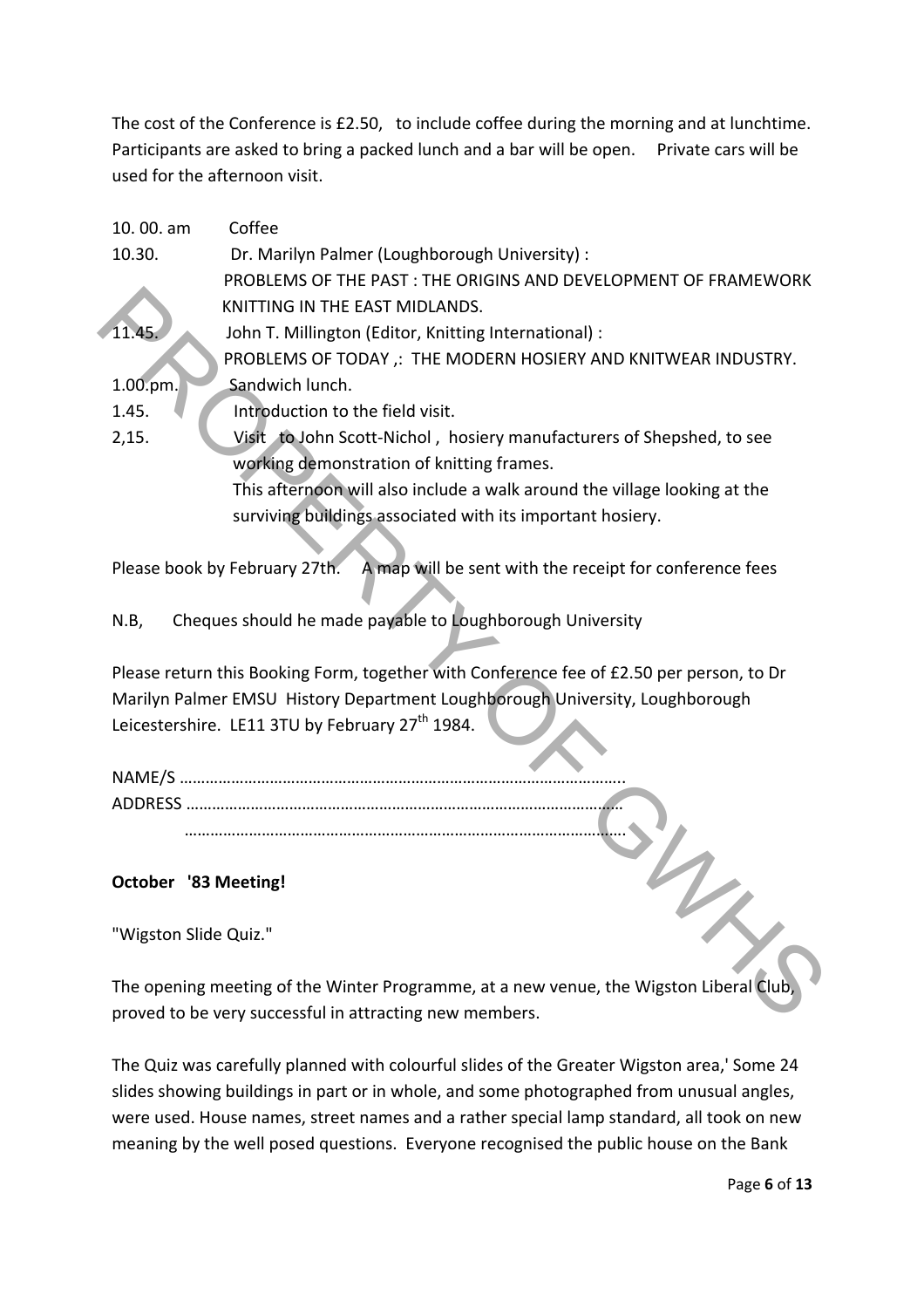until 'Which Queen's Head is shown on the sign?' Perhaps more readers than quiz participants will know the answer!

It was a thoroughly enjoyable meeting for a lively interest was maintained throughout. All thanks due to Ian, for much time spent in talking photographs and in setting the questions and even to providing the prize. This was won by a young visitor, well done Jane. The runner up was a new member who had only joined the G. W.H.S. that evening. So watch out folks!!

November '83 Meeting.

"Wigston through the Camera."

Mr. Bill Ward entertained us with a really first class slide show.

Some two dozen members readily joined in with Mr. Ward's commentary, as he moved from one Wigston landmark to another. Each house and building had a story, either remembered or collected by Bill, or a member of the audience. This of course is the pleasure in such an evening, for photographs invariably bring back many of those almost forgotten memories. For the relative newcomers it provides a flashback to old Wigston.

One of the highlights was a series of old Wigston Photographs which Bill had made into slides, from the originals; these took us back to nineteenth century Wigston. A more serious outcome from such a meeting was the feeling of sadness at the loss of so many old buildings, especially in Bull Head Street. Groups such as ours need to be vigilant for modern Wigston seems to grow at the expense of old Wigston, rather than in harmony with it. The meeting closed at 9.3pm. with a warm vote of thanks to Bill. Folks It New York of Gallery and the state of the State of the State of the State included the State included the State is not the United States included to the State included to the State included to the state of the stat

January '84 Meeting.

"Frameknitting"

We were indeed fortunate to have as our guest speaker Dr. Marilyn Palmer. Dr. Palmer is Head of the History Department at Loughborough University and she is an authority on Industrial Archaeology. She has just finished writing the Shire Book on Frameknitting and it was on this subject that she spoke to us.

Some thirty members and friends listen to the historical development of this industry unique to the East Midlands and which played an important part in the daily family life of many of the inhabitants of old Wigston. With the help of some splendid slides, we not only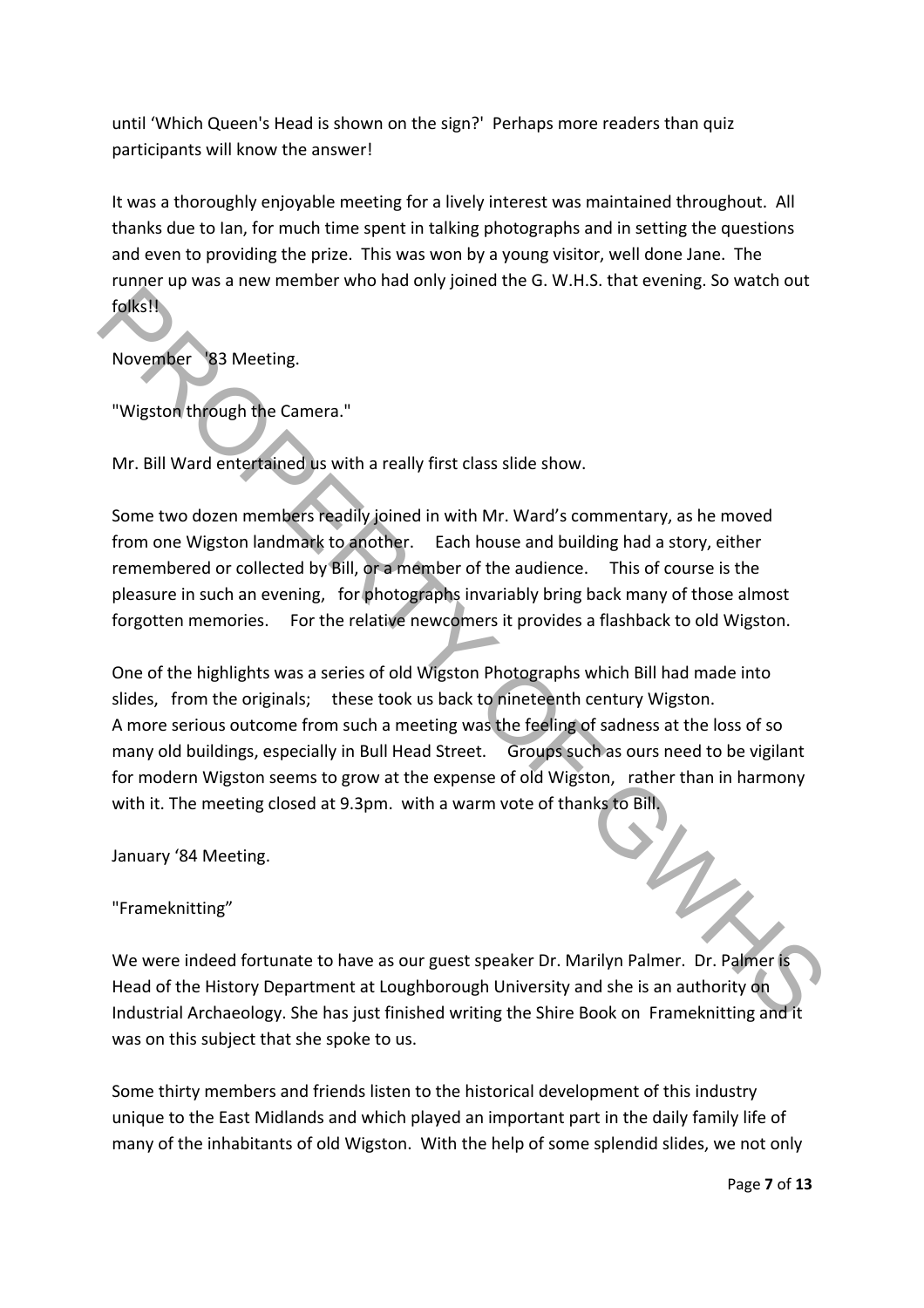followed the growth of the industry, but were fascinated by the mechanics of how knitting frames actually worked.

An article on Frameknitting appears in this bulletin and to a large extent it is based on Dr. Palmer's talk.

There is also a notice about a forthcoming Saturday lecture and visit to do with Frameknitting, for anyone who is interested.

## **1861 Census Returns ‐ Wigston Magna Master Hosiers**

| <b>Thomas Cooper</b> | <b>Bull Head Street</b> | 5 Men                            |
|----------------------|-------------------------|----------------------------------|
| James Poole          | <b>Bull Head Street</b> | 16 Men                           |
| Thomas Layley        | <b>Bull Head Street</b> | 20 Men and 5 Boys                |
| Joseph Mould         | Spa Lane                | 57 Men, 14 Women & 1 Boy         |
| William Abbot        | <b>Moat Street</b>      | 30 Women & 10 Boys               |
| John Simpson         | <b>Moat Street</b>      | Manufacturer of Children's Socks |

## **1871 Census Returns ‐ Wigston Magna ‐ Master Hosiers**

| Frameknitting, for anyone who is interested.                                                                                                                                                                                                                                                                                                                                     |                                                    |                                                                                               |  |  |  |
|----------------------------------------------------------------------------------------------------------------------------------------------------------------------------------------------------------------------------------------------------------------------------------------------------------------------------------------------------------------------------------|----------------------------------------------------|-----------------------------------------------------------------------------------------------|--|--|--|
| After the vote of thanks there was a short business meeting to decide the format of the<br>February meeting. As well as the formal A.G.'M. it was decided to show the Wigston Video<br>as many new members had not seen it. Members are also invited to bring along an antique<br>or other items of interest which would be of interest and stimulate comment and<br>discussion. |                                                    |                                                                                               |  |  |  |
|                                                                                                                                                                                                                                                                                                                                                                                  |                                                    | Please bring along any suggestions for future meetings, for it is time to start planning next |  |  |  |
| year's programme!!!!!                                                                                                                                                                                                                                                                                                                                                            |                                                    |                                                                                               |  |  |  |
|                                                                                                                                                                                                                                                                                                                                                                                  | 1861 Census Returns - Wigston Magna Master Hosiers |                                                                                               |  |  |  |
|                                                                                                                                                                                                                                                                                                                                                                                  |                                                    |                                                                                               |  |  |  |
| <b>Thomas Cooper</b>                                                                                                                                                                                                                                                                                                                                                             | <b>Bull Head Street</b>                            | 5 Men                                                                                         |  |  |  |
| James Poole                                                                                                                                                                                                                                                                                                                                                                      | <b>Bull Head Street</b>                            | 16 Men                                                                                        |  |  |  |
| Thomas Layley                                                                                                                                                                                                                                                                                                                                                                    | <b>Bull Head Street</b>                            | 20 Men and 5 Boys                                                                             |  |  |  |
| Joseph Mould                                                                                                                                                                                                                                                                                                                                                                     | Spa Lane                                           | 57 Men, 14 Women & 1 Boy                                                                      |  |  |  |
| <b>William Abbot</b>                                                                                                                                                                                                                                                                                                                                                             | <b>Moat Street</b>                                 | 30 Women & 10 Boys                                                                            |  |  |  |
| John Simpson                                                                                                                                                                                                                                                                                                                                                                     | <b>Moat Street</b>                                 | Manufacturer of Children's Socks                                                              |  |  |  |
| 1871 Census Returns - Wigston Magna - Master Hosiers                                                                                                                                                                                                                                                                                                                             |                                                    |                                                                                               |  |  |  |
| James Brewin                                                                                                                                                                                                                                                                                                                                                                     | <b>Bull Head Street</b>                            | 16 Men, 4 Women & 6 Boys                                                                      |  |  |  |
| William Wyatt                                                                                                                                                                                                                                                                                                                                                                    | <b>Bull Head Street</b>                            | 10 men & 2 Boys                                                                               |  |  |  |
| Thomas Lewin                                                                                                                                                                                                                                                                                                                                                                     | <b>Church Nook</b>                                 | 3 Men                                                                                         |  |  |  |
| William Simpson                                                                                                                                                                                                                                                                                                                                                                  | <b>Bell Street</b>                                 | 12 Men, 4 Women & 3 Boys                                                                      |  |  |  |
| <b>William Abbot</b>                                                                                                                                                                                                                                                                                                                                                             | <b>Bell Street</b>                                 | 12 Men, 2 Women & 5 Boys                                                                      |  |  |  |
| Ambrose Lee                                                                                                                                                                                                                                                                                                                                                                      | <b>Bell Street</b>                                 | 19 Men & 37 Women                                                                             |  |  |  |
| John Heard                                                                                                                                                                                                                                                                                                                                                                       | <b>Bushloe End</b>                                 | 10 Men & 2 Boys                                                                               |  |  |  |
| Samuel Glover                                                                                                                                                                                                                                                                                                                                                                    | <b>Moat Street</b>                                 | 12 Men, 8 Women & 6 Boys                                                                      |  |  |  |

|                |                         | 1881 Census Returns - Wigston Magna - Hosiery Masters & Manufacturers |
|----------------|-------------------------|-----------------------------------------------------------------------|
| James Brewin   | <b>Bull Head Street</b> | Hose and Shirt Manu.                                                  |
| Caroline Lewin | Moseley End             | Hosiery Manu.                                                         |
| Ambrose Lee    | <b>Bell Street</b>      | Children's Socks Manu. 87 hands                                       |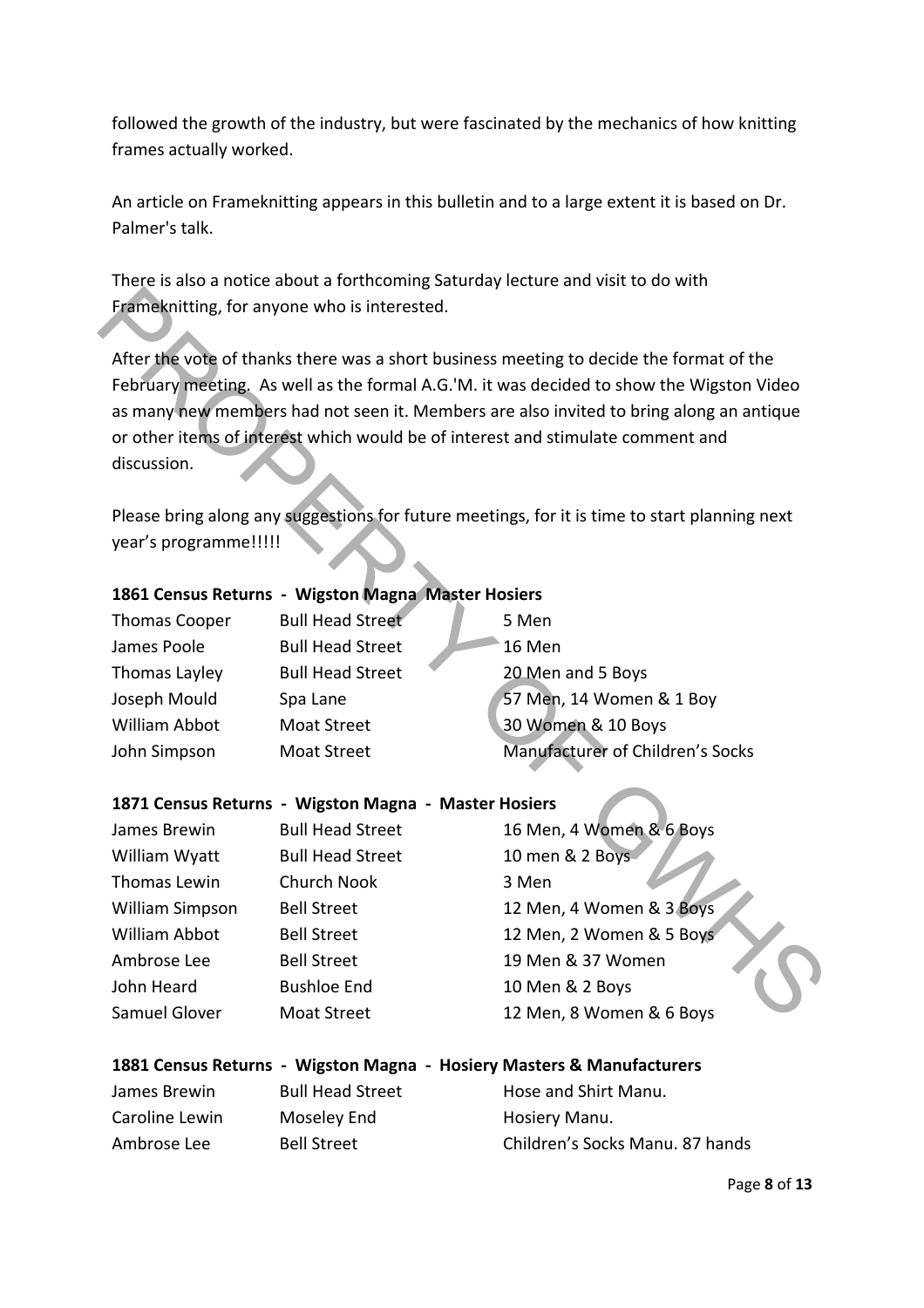William Abbot Arthur's Villa Sock Manu. 40 men & 8 Boys Benjamin Brewin Leicester Road Mitten Frame Knitter Edward Lee **Gladstone Street** Sock Manu: Charlotte Westbury Long Street Court B Manu: of Hosiery George Pickard Blaby Lane **Black Black Black Hosiery Manu** Joseph Goodman Little Hill **Bank Coodman** Little Hill **Hosiery Manu** John Orton **Newton Lane Manager of Hosiery Frames** Samuel Glover Moat Street Monumer Hosiery Manu: 20 Hands

**1 Girl 1 Girl** 

John Wignall Bell Street Frame Knitting Master 2 men & wife Joseph Mould Bell Street Hose Manu: 20 men & 3 Boys John Carr Welford Road Rib Top Manu: 11 Girls & 2 Boys Henry Hill Moat Street Manu: 10 Men & 4 Women Elizabeth Barber Bell Street **Bell Street** Yarn Winder Mistress 4 Women 1 Man Henry Hurst Bushloe End Fancy Hosiery Manu: 10 men & 4 Boys

## **Notes on Frameknitting**

In Tudor times worsted spinning and the knitting of hose was wide spread in the East Midlands. It was organised as a cottage industry with middlemen and factors in charge of the cottage based workers. The knitting machine was invented in 1589 by the Rev. William Lee of Calverton, Nottinghamshire. One of the stories claims that Lee invented this frame‐knitting machine so that his paramour would spend less time at home knitting and more time with him. The new invention was not readily adopted by the Handknitters of the East Midlands thinking that it might take away their jobs. Lee and his brother James took the frame to London, but they failed to get Royal approval from Queen Elizabeth I basically because this early machine produced hose of rougher qualify than that which could be made by hand. So the brothers moved to France. Final Transmitter Hill<br>
Montane Uniter Hill Henri Hosiery Manu: 11 Girls & 2 Boys<br>
Joseph Goodman Little Hill<br>
Mont Street<br>
Mont Street<br>
Henry Hill<br>
Mont Street<br>
Hill Menry Hill<br>
Mont Street<br>
Historical Monten Monten Minim

Still without success Lee died in France in 1610, and James moved back to London. Improvements were made to the frame and it was used to make silk hose. Growth was slow and in 1650 there were only some 100 machines in the whole country,, In 1657 the Hand Frame Knitters were incorporated. Trade was regulated, apprentists vetted, quality of work maintained and import bans enforced.:

At about the same time the first frames were working in Leicestershire, at Hinckley and shortly afterwards in Leicester. Just when the first frames came to Wigston is not known, but in a will dated 1680 four knitting frames valued at £10 are mentioned. The industry was well established in Wigston by the mid eighteenth century when about one in five worked knitting frames.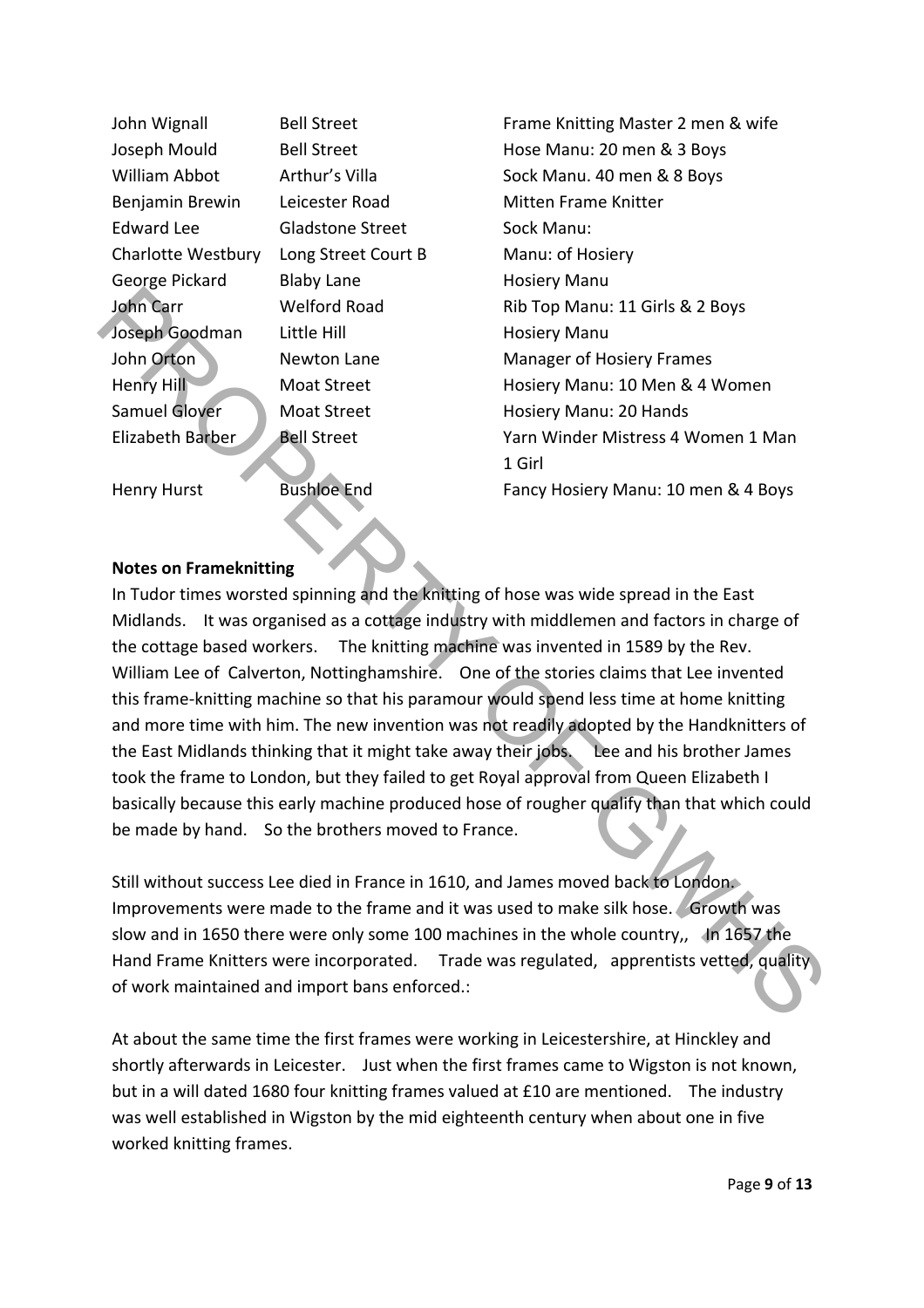Regional distinctions were evident from this early date. The area around Derby concentrated on silk work, Nottingham on cotton and Leicester on worsted (woollen), Wigston an off shoot of Leicester, was primarily knitting long woollen hose, which, the gentlemen's fashion of the period demanded, to accompany the knee length breeches.

The Frame Knitting industry fitted easily into the organisation which already existed to operate the hand knitting industry. The knitting frame although mechanised relied for its operation upon human muscle power. It was therefore quite possible to site individual frames in cottages and houses. Frequently windows had to be enlarged to allow more light into the work area. Many new house were built with large, long windows specifically so knitting frames could be used.

In the late eighteenth century a knitting frame cost about £10, this of course was far too expensive for most ordinary families to buy. Frames were rented from a Master Hosier or a Middleman, for some 2/- to 2/6 a week. This became a valuable source of income for many people. The Hosier or Middleman also supplied the yarn for knitting and then collected in the finished goods and sold them. In fact everything belonged to the entrepreneurs, the Knitters were simply paid for the knitting that they did. The Truck System also operated in many areas. This involved paying the Knitters with tokens, which could only be spent in certain shops, where prices might be kept high. The Knitters and Seamers were very much at the mercy of the Hosiers and Middlemen. Many of course were decent and honest men but the system was easily open to abuse by the unscrupulous, especially when times were hard. operation upon human muscle power. It was therefore quite possible to site individual<br>
frames in cottages and houses. Frequently windows had to be enlarged to site individual<br>
frames for cottages and houses. Frequently win

There were many variations in the way individual Master Hosiers organised their businesses. The following examples show some of the more common practices......



Page **10** of **13**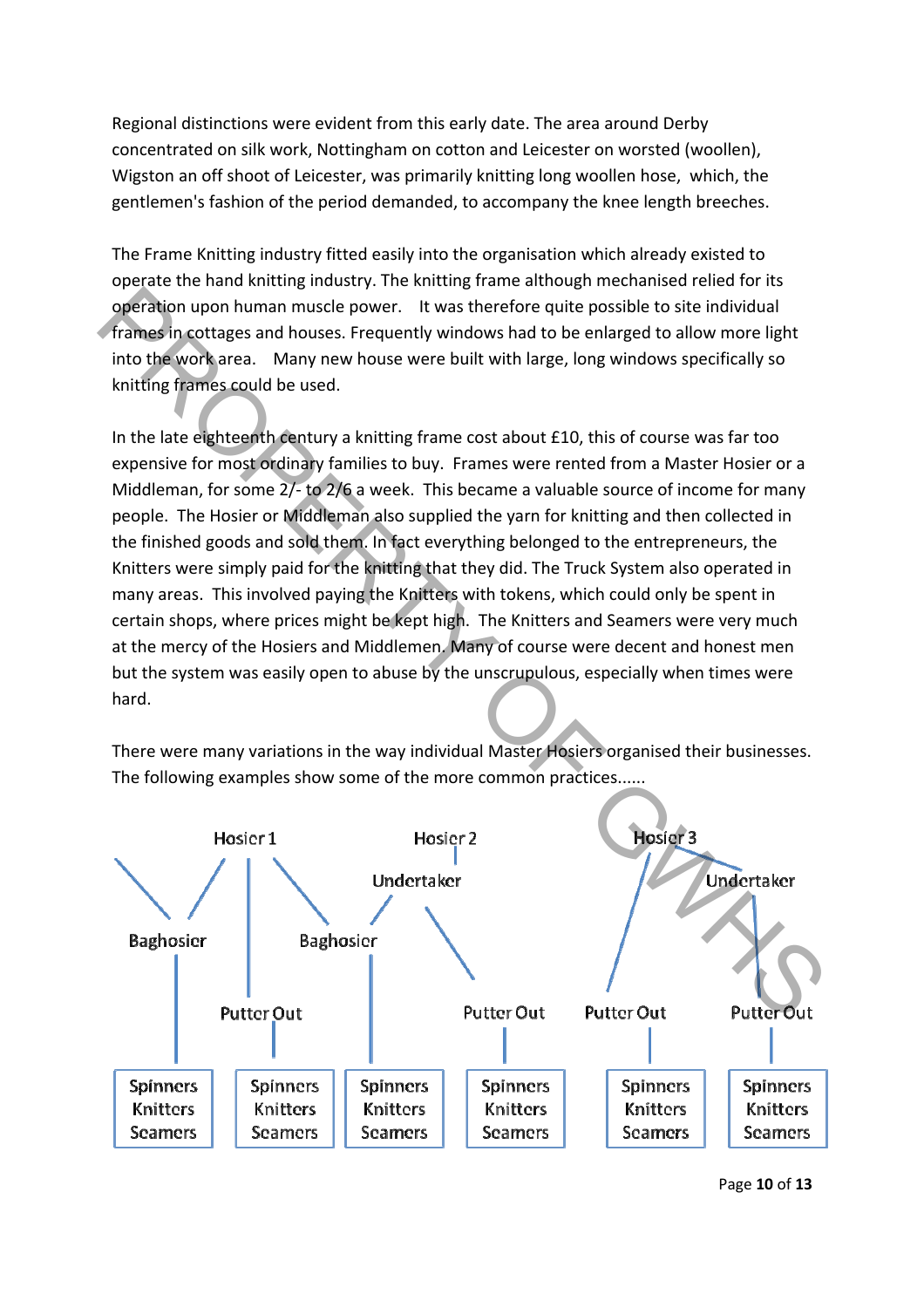At the end of the chain were the spinners, knitters and seamers, the three jobs reflect the stages of production. In large families the children who were too young to operate the frames might be employed as cheap labour, for spinning. The spun yarn would then be taken away to be washed. Older daughters and wives were engaged in cutting up and seaming. Husbands and older sons would work the frames. The work was physically demanding and was regarded as men's work. In hard times women had to work frames as well, in order to make a living. All the work was regulated by the Middlemen. They wielded enormous power over the lives of the knitters and seamers who depended upon them for work. If there was no work, frame rents and other charges still had to be paid.

**The Master Hosier** was at the top of the pyramid. He usually had so many frames rented out to knitters that he employed Middlemen to co-ordinate the day to day operations. The Master might concentrate on buying and selling wool and on getting orders and selling finished goods. Many of the finished pairs of hose were packed into pack-horse panniers and sent to the London Markets.

**Undertakers** were much like Master Hosiers in that they owned frames and often employed Middlemen, but they usually operated on a smaller scale. Hosiers might subcontract work to undertakers, or they might be working independently.

**Putter Outs** were the people who dealt directly with the spinners, knitters and seamers. Originally they took materials out to the workers at their houses and later in the week collected the finished work. They paid the workers and deducted charges. By the nineteenth century the charges could amount to half of a knitter's pay. N.B. This payment for work done is the origin of 'Piece Work', that is payment for the amount of goods produced, a tradition which has remained very strong in the East Midlands. wielded enormous power over the lives of the knitters and seamers who depended upon<br>
them for work. If there was no work, frame rents and other charges still had to be paid.<br>
The Master Hosier was at the top of the pyrami

**Baghosiers** did the same work as the Putter outs but they were free-lance, that is they worked for more than one Hosier and even for themselves in a small way. When mechanisation came in the late nineteenth century, it was often the Baghosiers who were the first to set up small factories. Olton Harding seems to have survived up to 1932 as Wigston's last named Baghosier.

By the nineteenth century the Middlemen were in such a strong position that they were able to stop going on their rounds from house to house. Now the knitters had to go to them to collect materials and return finished goods.

There was also a move, at this time in Leicestershire, to build small garden workshops often of two storeys and able to accommodate perhaps five or six of the new wide frames. Frames were still hand and foot operated and knitters still paid rent for the frame and the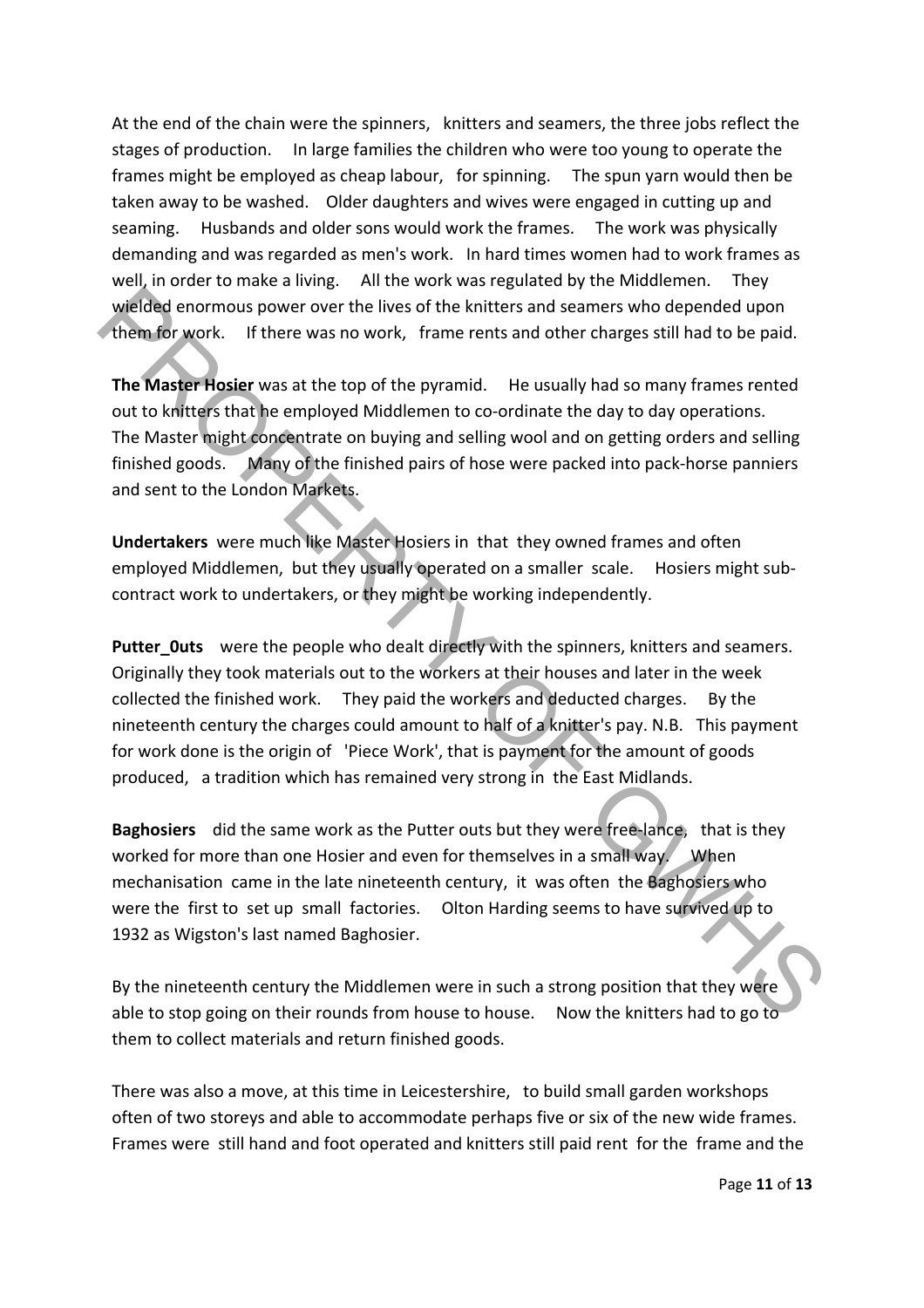space it stood in as well as their needles and candles etc. Several of these workshops survive in Wigston and examples can be seen in Spa Lane, Moat Street and Bushloe End.

William Lee's original frame was only capable of stocking stitch. During the period 175O to 182O many improvements were made to the knitting frame.

The invention of the 'Tuck Presser' for lozenges and zigzags) and the Derby Rib Frame, enabled a much wider range of 'Fancy work' to be done. These inventions increased the versatility of the knitting frames and so a greater number of different garments could be made. In 1795 the Warp Frame increased still farther the variety of patterns, this machine was also ideal for making gloves.

Wide Frames, as the name suggests, increased the size of the material which could be knitted. These machines also encouraged the first move from the cottage to the small workshop.

In 1808, Heathcoat of Loughborough invented the Traverse Bobbin Net machines this together with the eyelet attachment made possible the development of the Nottingham Lace Industry.

By 1812 there were 25000 Knitting Frames in the East Midlands and by 1844 the number had risen to 44,000 frames, which represented 95% of the National total.

In 1844s Wigston had 550 frames and over half the population was engaged in the hosier industry. In a hundred years the whole anatomy of the village had changed, from agriculture to industry.

The peak in Leicestershire's Frame Knitting Industry, however, had been reached. The 1840's were a time of severe economic depression. Fashion had changed, gentlemen of the day wore trousers and the market for long hose had gone. The industry tried to diversify 4 but there was over capacity of frame produced goods which were relatively expensive and not what the market wanted. Nottingham built up the Lace industry and began to use powered machines. The Invention of the "Tuck Presser" for lozenges and zigzags) and the Derby Rib Frame,<br>
Eensight a much wide rrange of "Francy work" to be done. These inventions increased the<br>
versatility of the knitting frames and or a g

Powered machines had been known from the early eighteen hundreds and some recognised them as the way forward; for they brought down unit costs and could produce a far greater range of saleable goods. The Leicestershire Hosiers resisted the move towards powered machines in purpose built factories. Their motive was of course vested interest. Manual labour was plentiful and cheap, and a considerable income was derived from frame rents